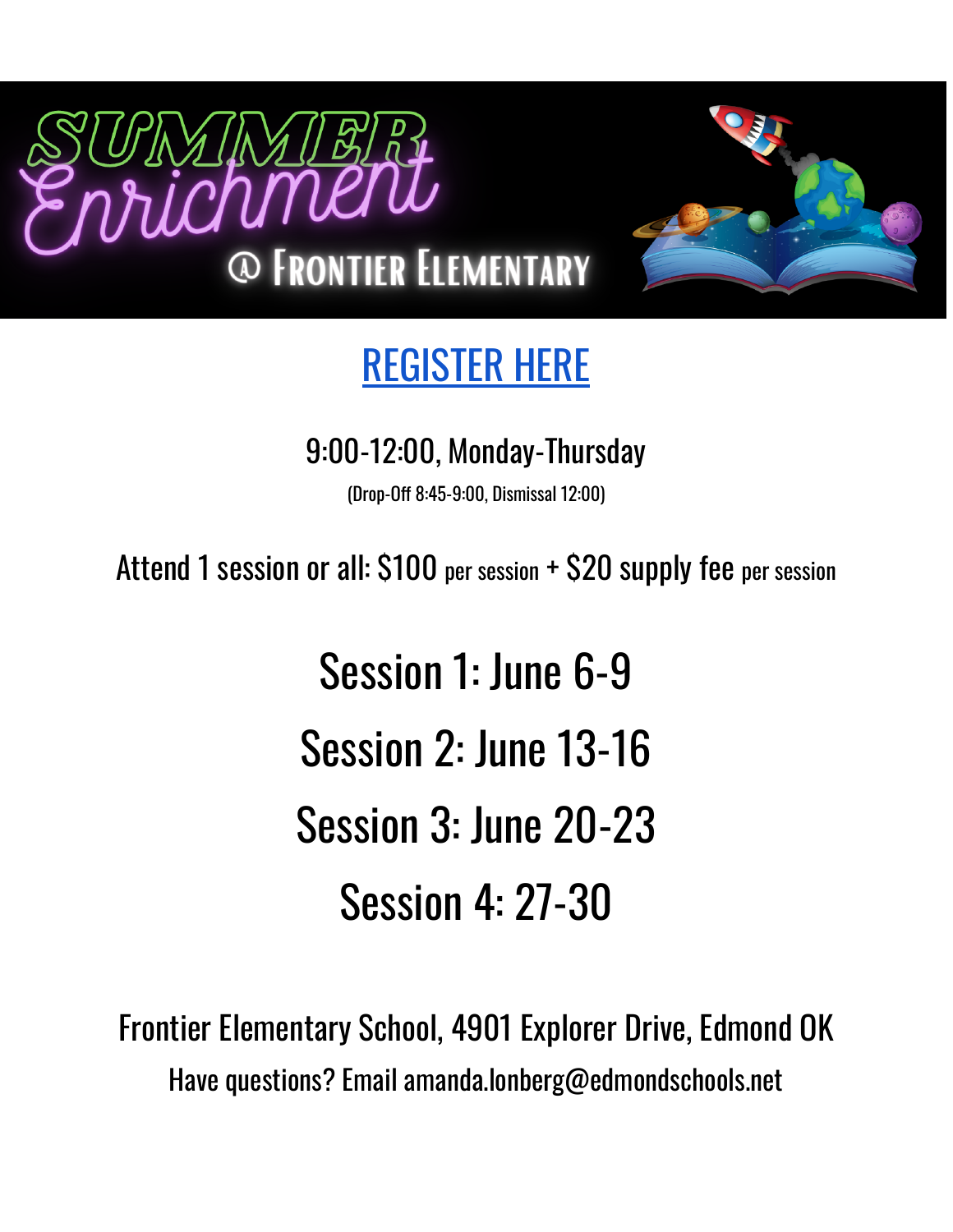#### Making a Marvelous Movie with Steven Fletcher and Bill Glover

#### Sessions 1-4, Grades 3-5

You'll combine moving making and reader's theater to bring comics to life. Skills you'll learn include filming, editing, directing, producing, stunt work, costuming, sound design, acting, and script writing. Come and learn all these skills and more! 30 spots available each session. Must have 20 students for class to make.

# Environmental & Recycle Art with by Linda Lyle

# Sessions 1-3, Grades K-5

Create art from objects found in nature. You'll also use found and discarded objects to make works of art. Bring water, a snack, and sunscreen for nature hike each day. Bring discarded objects like: empty box, small bag, old keys, bottle caps, jar lids, etc. 15 spots available each session. Must have 10 students for class to make.

#### Art from Around the World with Rebecca Courtney and Jalene Hawkins

# Session 1, Grades 3-5

Students will study and create art from different countries and cultures from around the world. 24 spots available for session. Must have 20 students for class to make.

#### Art-Rageous with Jennifer Brickman

#### Sessions 1-4, Grades 3-5

Students will explore a variety of arts and sciences based on a S.T.E.A.M. lesson framework. (Science, Technology, Engineering, Arts and Mathematics). Each session will have a different theme: Session 1-Reduce, Reuse, Recycle; Session 2-Under the Deep Sea; Session 3-Dinosaurs and Creatures of the Past; Week 4-Mad Science. 12 spots available each session. Must have 10 students for class to make.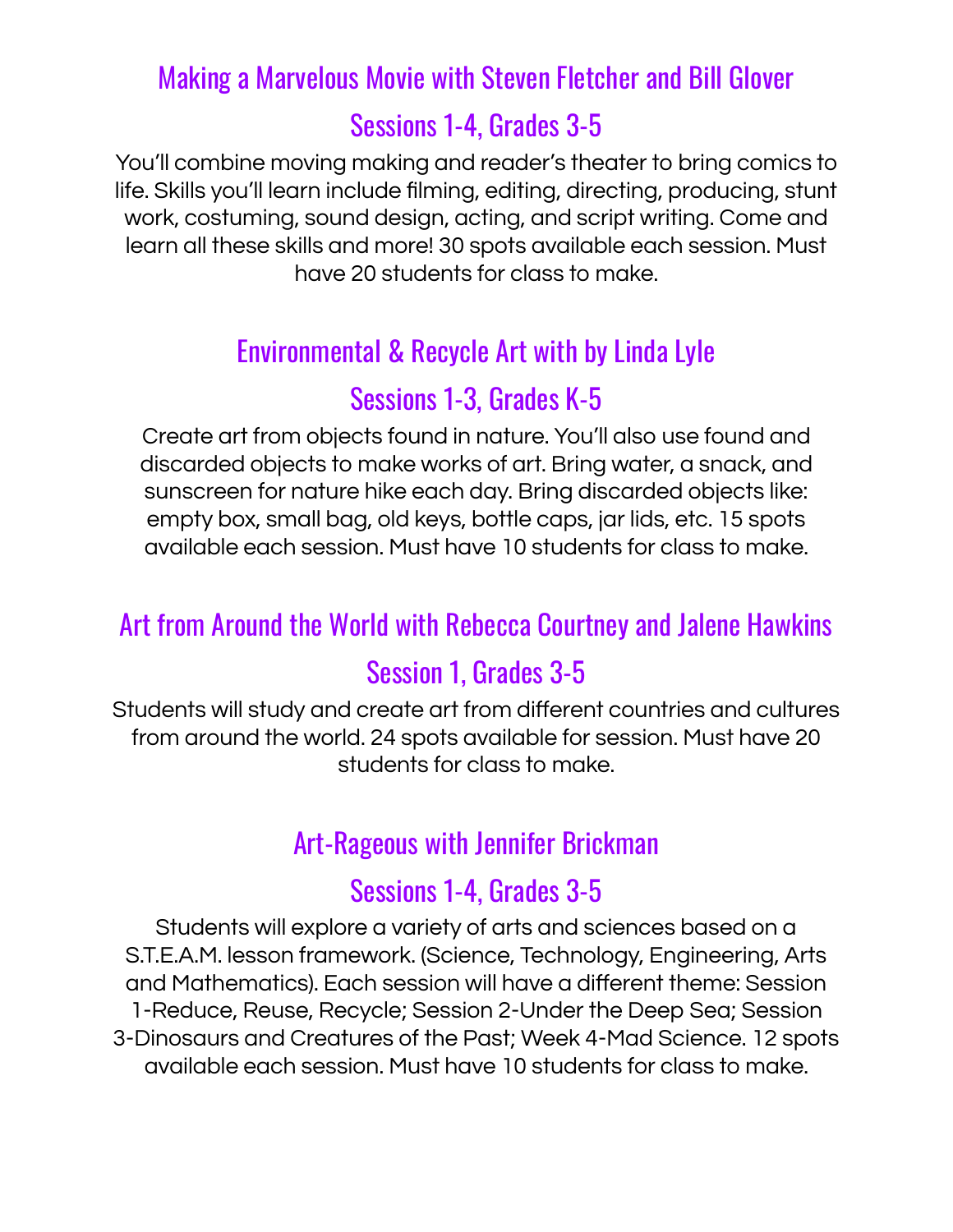# ¡Me encanta el español! with Lindsay Ihrig

# Session 3, Grades K-5

Join us as we learn about the Spanish language and culture through art, music, games, and much more. 16 spots available each session. Must have 10 students for class to make.

# Exploratory German Language Lower Grades with Vera von Neumann

# Sessions 2 and 3, Grades 1-3

Introductory lessons will be taught (saying hello, how are you, celebrating birthdays, etc.). This class will be a playful approach to German lessons providing early access to language instruction and creating opportunities for students to learn German at advanced levels. 12 spots available each session. Must have 10 students for class to make.

# Exploratory German Language Upper Grades with Margy White

# Sessions 2 and 3, Grades 3-5

Introductory lessons will be taught (saying hello, how are you, celebrating birthdays, etc.). This class will be a playful approach to German lessons providing early access to language instruction and creating opportunities for students to learn German at advanced levels. 12 spots available each session. Must have 10 students for class to make.

#### Drama/Odyssey of the Mind with Robin Lasak

#### Sessions 1, 2, and 4, Grades 3-5

This class will help students learn basic theater skills as well as communication, problem solving, and friendship skills. Students will work together to write a script, create a set and props in order to perform a short play. 20 spots available each session. Must have 10 students for class to make.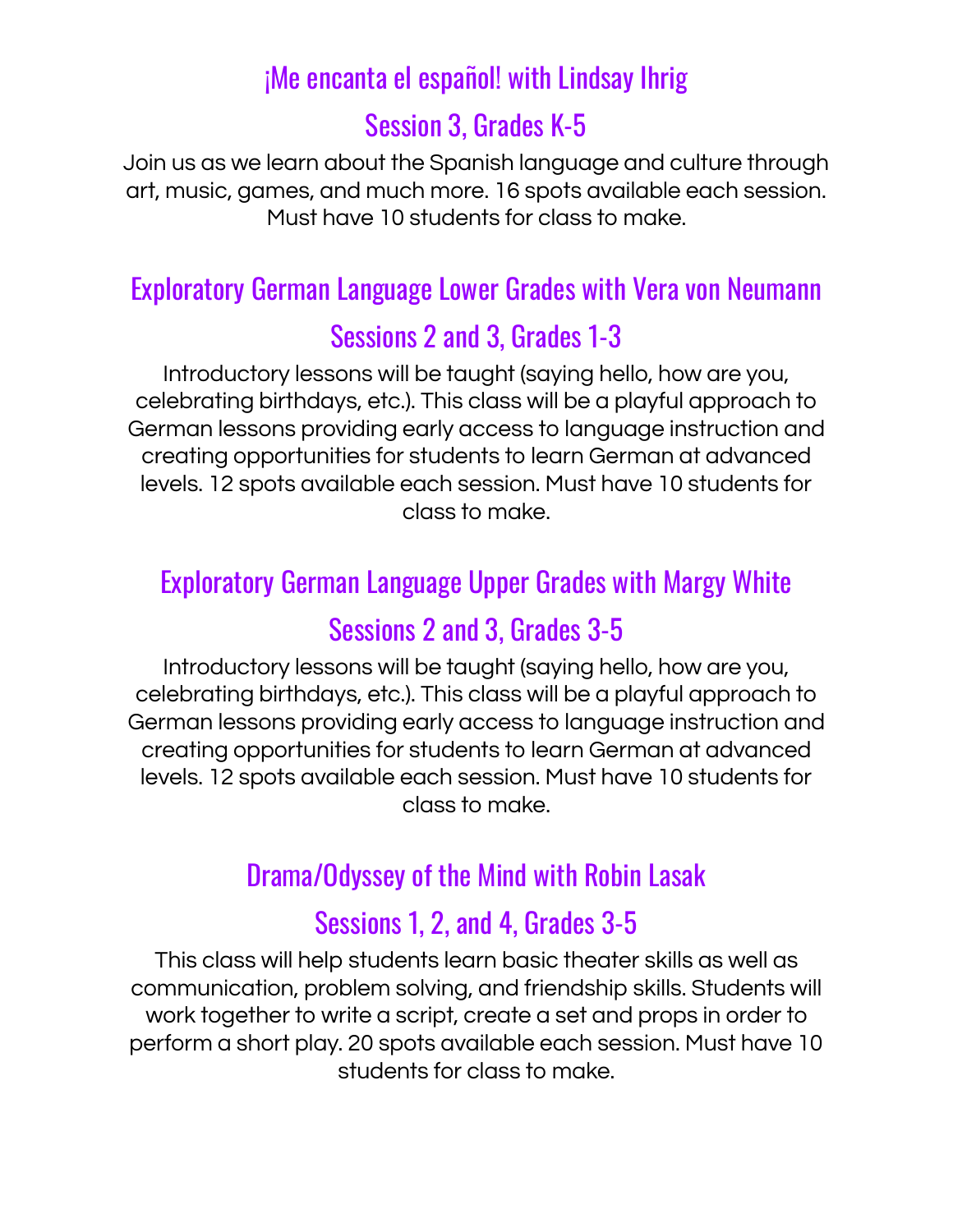#### Ukulele & Games with Janna O'Connor

#### Sessions 1-4, Grades 2-5

This class will teach kids beginner ukulele techniques and songs. When our fingers get tired, we will play music games. 20 spots available each session. Must have 10 students for class to make.

#### Heeeeey Ocarinas! with Lauren Wheeler

#### Sessions 2-4, Grades 3-5

Come and learn some fun new songs on the 12-hole Ocarina! We will learn music from Legend of Zelda, Super Mario, Fortnite, animes, and more! Due to the size of the ocarina and its tone holes, this class is best for students who are entering 4th-6th grades. We will also be playing fun music/song games to give our fingers a break when needed. 12 spots available each session. Must have 10 students for class to make.

#### Kids Can! with Hannah Morgan and Peggy Robertson

#### Sessions 1-4, Grades K-5

Kids Can! Is a class to inspire the curiosity and imagination of your child. We will explore the colors of the rainbow as well as a simple snack creation and problem solving. It promises to be a fun-filled time! Join us to dive into all kids CAN do! 25 spots available each session. Must have 10 students for class to make.

#### Games, Games, Games with Angie Smith

#### Sessions 1 and 2

Games of strategy such as Chess, Mancala, and Set that encourage critical thinking will be taught. 15 spots available each session. Must have 10 students for class to make.